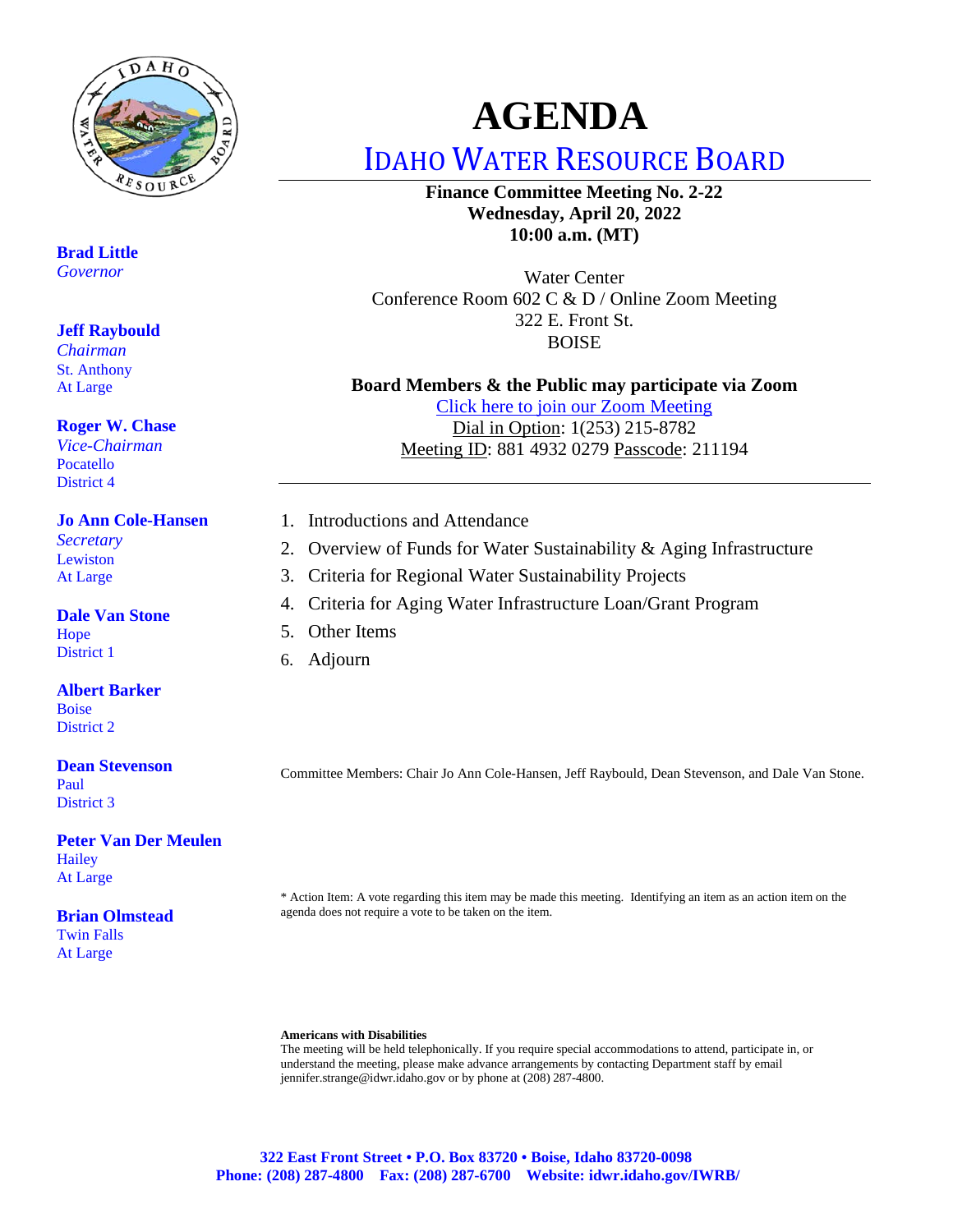# IWRB Funding Program

| Aging-Infrastructure<br><b>Cost-Share</b> |                                                              | <b>Standard Loan</b> |                                                     | <b>Flood Management Grant</b>                       |  | <b>Regional Water</b><br>Sustainability          |  |
|-------------------------------------------|--------------------------------------------------------------|----------------------|-----------------------------------------------------|-----------------------------------------------------|--|--------------------------------------------------|--|
|                                           | Loan/grant combination<br>Competitive<br>Lower interest rate |                      | Loan<br>Can apply anytime<br>Standard interest rate | Grant<br>Competitive<br>Requires 50% matching funds |  | <b>Board Initiative</b><br>Ranked process        |  |
|                                           | Funding source: WMA, RDA                                     |                      | Funding source: RDA, WMA                            | <b>Funding source: WMA</b>                          |  | Funding source: ARPA (Limited<br>uses), WMA, RDA |  |

# Funding Sources

**ARPA:** Limited uses, \$250M one-time funding, ARR, MHAFB, Recharge *(Allocation of ARPA funding is subject to US Treasury Guidelines)*

**Water Management Account (WMA):** \$70M one-time previous appropriated + \$75M newly appropriated (1/3 of \$75M in grants) = \$145M; Also get \$1M annually for Flood Grants. Used for Regional Sustainability, Aging-Infrastructure, Flood Management Grants, Loans, Grants, or Expenditures.

**Revolving Development Account (RDA):** \$18M available for Loans. Can apply anytime. Balance revolves.

**Secondary Aquifer Planning, Management & Implementation Fund (SAF):** Gets \$10M/year on-going (\$5M cigarette tax + \$5M General Fund). Used for Recharge Program, Cloud Seeding Program, Statewide Aquifer Monitoring & Modeling.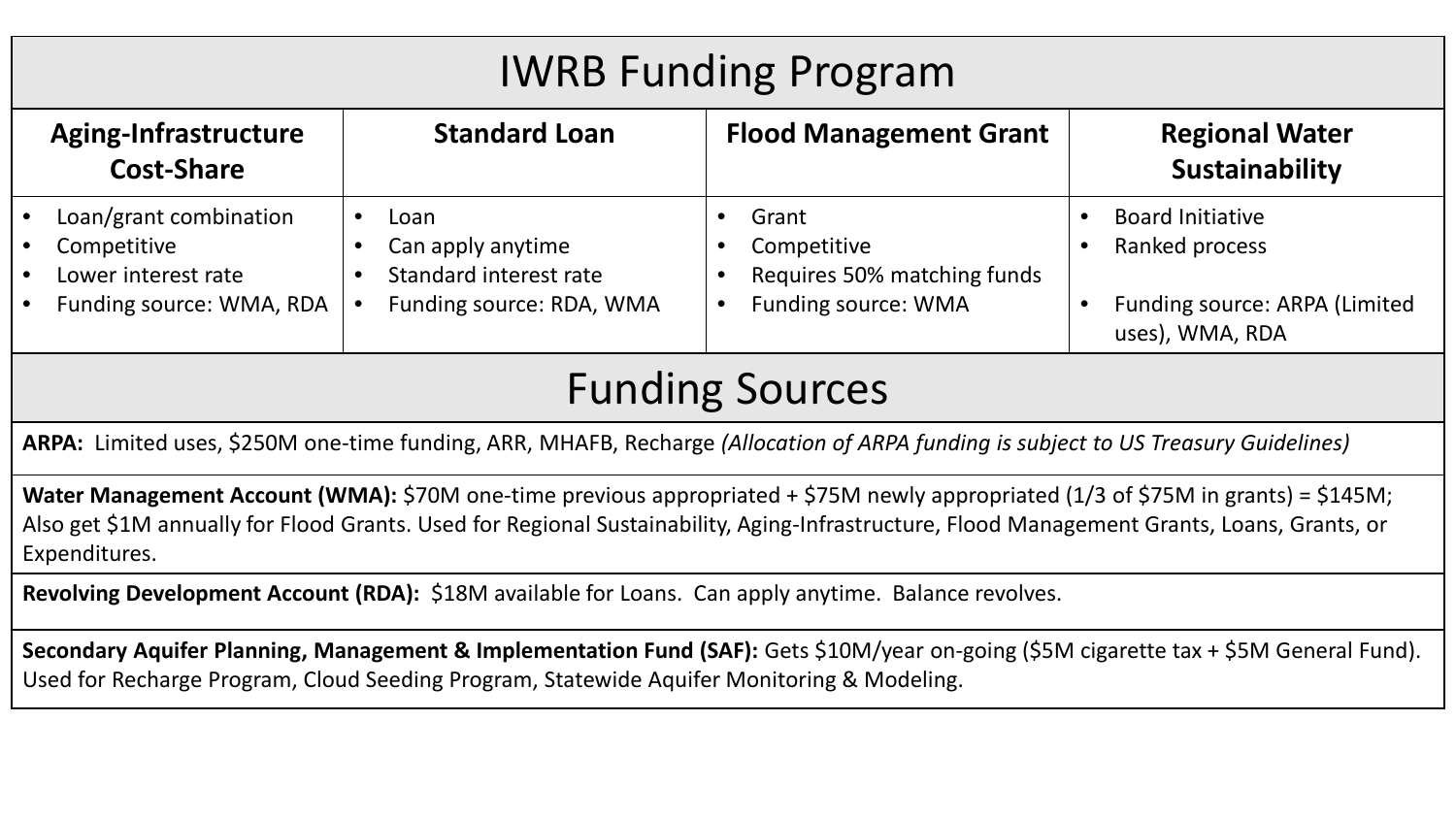# **IWRB Regional Water Sustainability Priority List**

The Idaho Water Resource Board (IWRB) will partner with eligible entities on large projects that help achieve water sustainability on a regional, basin-wide, or statewide scale. The IWRB will maintain a Water Projects Priority List (List) of those projects. These are projects the IWRB has determined have the potential to help achieve water sustainability.

**Eligible Entities:** Irrigation Districts, Canal Companies, Drainage Districts, Groundwater Districts, Ditch Companies, Municipalities, Counties

#### **Eligible Geographic Area**: Statewide

**Water Projects Priority List:** Projects that provide regional, basin-wide, or statewide benefits are eligible to be placed on the List; The List will be updated annually at the regularly scheduled January meeting of the IWRB. Projects are prioritized by the readiness of project to proceed.

Getting placed on the List is not a funding commitment, but rather a recognition that the project has the potential to help achieve water sustainability. Each project on the list is unique and will have its own implementation timeline and milestones.

#### **Project Consideration Process**

Possible metrics for qualification and tier prioritization:

- Demonstration of regional benefits
- Demonstration of broad stakeholder support
- Provides resolution of long-standing or anticipated water use conflicts
- Relative economic and public benefits, and/or improves water sustainability and resiliency.
- Project readiness (may influence tier)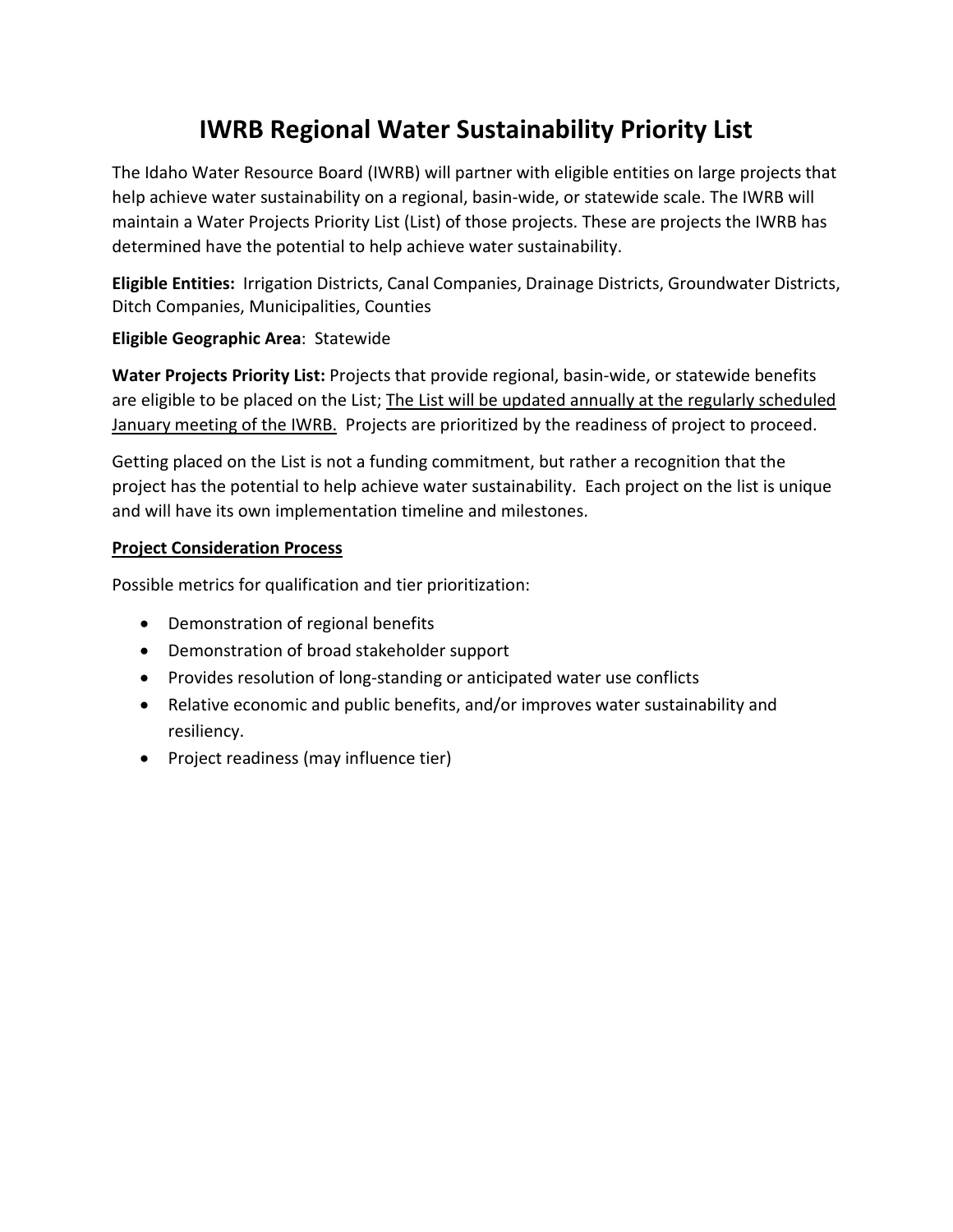# **IWRB Aging Infrastructure Loan/Grant Criteria**

The Idaho Water Resource Board (IWRB) has identified a need to support projects that address aging water infrastructure needs as an investment in the Idaho economy and to ensure longterm water sustainability. The IWRB provides financial assistance on a statewide competitive basis through loan and grants to entities interested in pursuing projects to rehabilitate or improve aging water infrastructure.

The IWRB defines an aging water infrastructure project as any project intended to address repair, maintenance, replacement, or improvements to existing infrastructure that supports water delivery, storage, treatment, and application of water.

**Eligible Entities:** Irrigation Districts, Canal Companies, Drainage Districts, Groundwater Districts, Ditch Companies, Municipalities, Counties

## **Eligible Geographic Area**: Statewide

## **Loan/Grant Funding Available and Cost-Share Component:**

- Projects that demonstrate a cost-share component by leveraging IWRB funding will be prioritized. The IWRB Preferred Funding Package = IWRB Low Interest Loan for 2/3rd (67%) of total project costs + IWRB Grant for a maximum of  $1/3^{rd}$  (33%) of total project costs.
- IWRB grant portion cannot exceed  $1/3^{rd}$  (33%) of total project costs after accounting for all other grant funding sources. If other non-IWRB grant funding is awarded to the project after a IWRB funding award is made, the IWRB's grant will be limited to 1/3<sup>rd</sup> (33%) of total project costs after accounting for all other grant funding sources. This requirement is intended to ensure project sponsors have a "stake" in the project and to maximize the use of available IWRB grant funds*. (Example: \$1.5M project; project has obtained \$900,000 non-IWRB grant; After all other grant funding the project still requires \$600,000. Project is eligible for IWRB grant up to \$200,000)*
- Funding awards may be reallocated if a project is not initiated prior to May 1, 2023.
- Funding will not be made available unless the project is fully permitted. Sponsor is responsible for providing permit documentation to IWRB staff.

**Evaluation Criteria:** To maximize the effective and efficient use of available funds, applications and sponsor's grant document will be evaluated, scored *(215-point scale),* and ranked according to the following criteria:

#### First Time Applicants *(10 points)*

**First time applicants will receive points**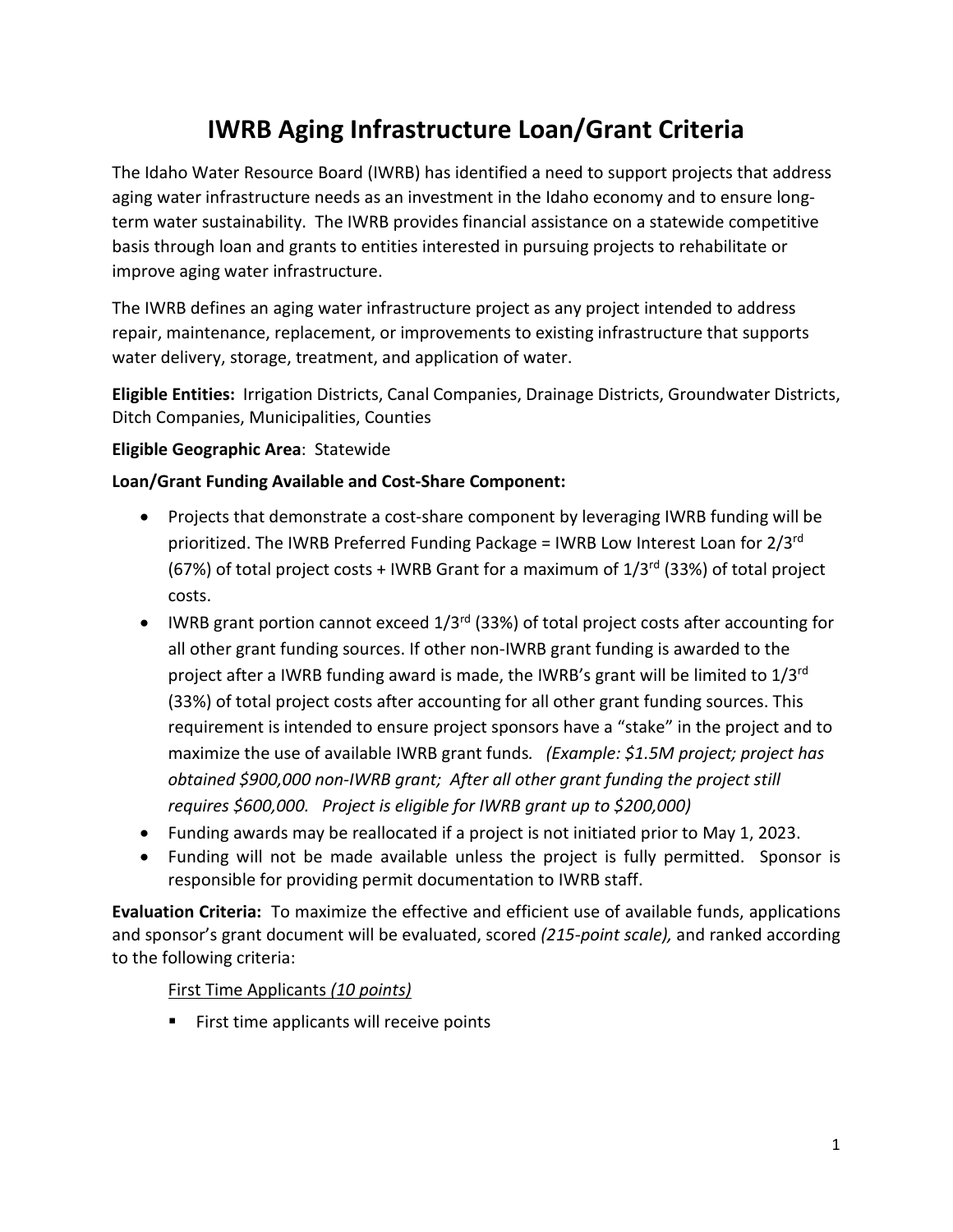## IWRB Loan/Grant Combination *(30 points)*

• Applicants that elect the IWRB loan/grant combination will receive points. Grants not contingent on IWRB loan combo, but applications that propose loan/grant combination will receive additional points

## Public Interest of Project *(Up to 50 points)*

**Projects that address a public interest, including consideration of the communities,** population, irrigated acres, and economic activity provided by the aging infrastructure for water storage or delivery system.

## Urgency and Effectiveness of Project *(40 points)*

- What is the urgency of the project and how does it specifically focus on repairing, replacing, or improving aging infrastructure? *(10 points)*
- What are the objectives and benefits of the project? *(10 points)*
- How does the proposed project solution address the objectives? *(10 points)*
- Are project sponsors using relevant and appropriate information to develop the proposed project? (Sponsor should include references to relevant design plans and specifications, studies, assessments, reports, management plans, etc.) *(10 points)*

## Budget and Organizational Capacity of Project *(85 points)*

- Lead sponsor of project is identified and there is a description of other affected stakeholders and jurisdictions. *(10 points)*
- Project sponsors will provide documentation that affected local stakeholders and jurisdictions have been consulted. *(5 points)*
- Is the proposed budget, scope of work and schedule provided? *(15 points)*
- Are plans and specifications included in the submission package? *(15 points)*
- Projects that propose grant amounts below 33% of total projects costs after accounting for all other grant sources will receive additional points *(1 point for each additional 1% decrease up to 20 additional points).*
- What is the sponsor's history of successful accomplishments on projects similar to this one? The sponsor shall provide several past project examples, if possible. *(10 points)*
- Please describe what level of sponsor and consultant staffing that will be directed toward the implementation of the proposed project? Discuss the number of sponsor and consultant staff and amount of time dedicated for each for the project. Will the project utilize volunteers? If so, how? Include brief resumes or list of qualifications for each member of the project team. *(10 points)*

# **Application Process:**

- Application Deadline: August 5, 2022
- Project Funding Recommendations: Early September 2022 Finance Committee
- Funding Awarded: September 2022 IWRB meeting